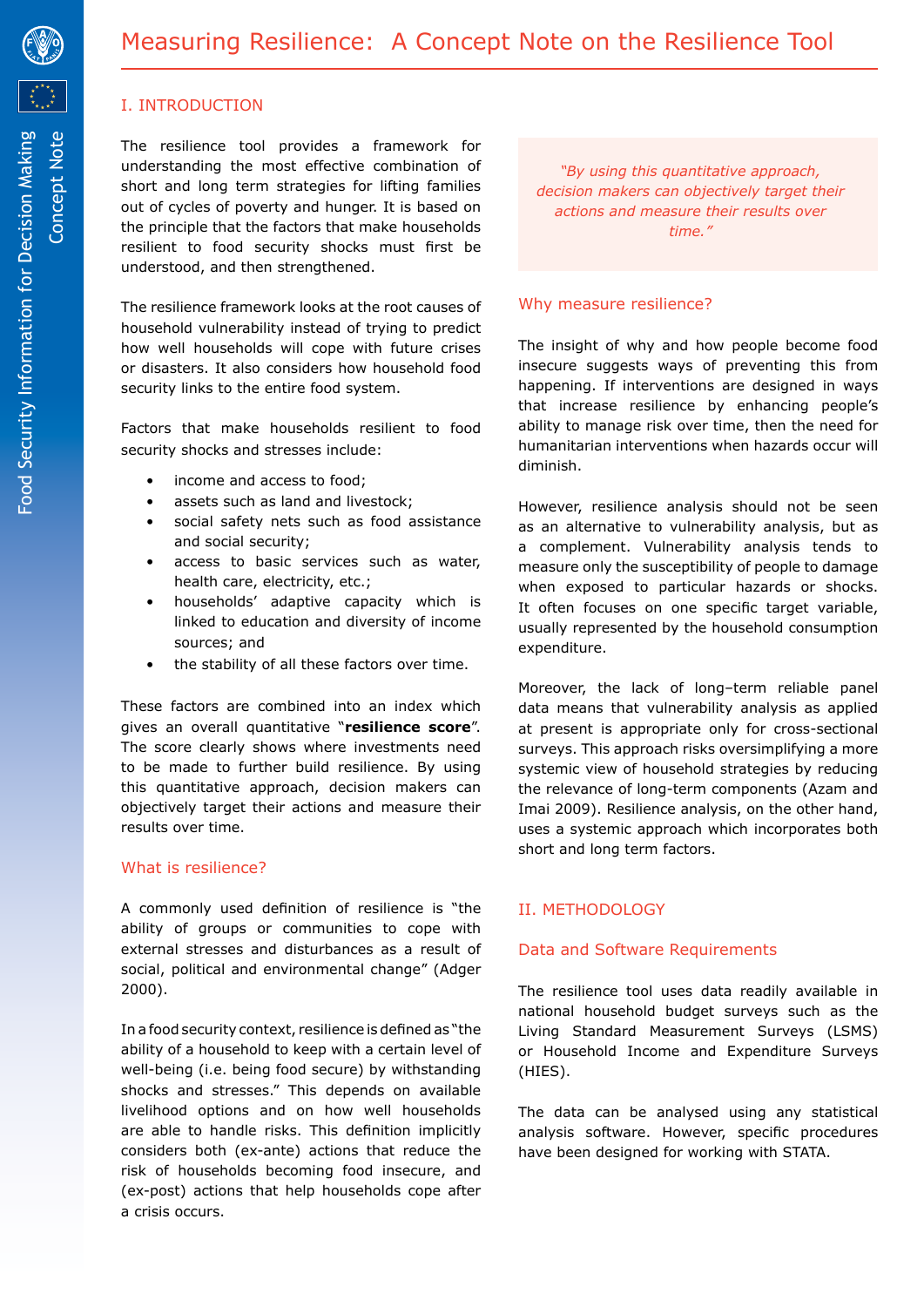

Concept Note

# The Resilience Model

Figure 1 summarizes the rationale for measuring resilience to food insecurity. It assumes that the resilience of a given household at a given point in time, *T0*, depends primarily on the options available to that household for making a living. This includes its access to assets, income-generating activities, public services and social safety nets.

Fig. 1



At time *T0*, each component is estimated separately to generate a composite index of household resilience. The different components observed at time *T1* reflect how changes in these factors influence household resilience. In algebraic terms, the resilience index for household i can be expressed as follows:

$$
R_i = f(IFA_i, ABS_i, A_i,SSN_i, S_i, AC_i)
$$

 $R =$  resilience;  $S =$  stability;  $SSN =$  social safety nets;  $ABS =$  access to basic services;  $A =$  assets;  $IFA =$ income and food access; and *AC* = adaptive capacity.

The six components of the resilience framework each have a specific set of indicators. These are combined and weighted to come up with an overall index called the "resilience score".' Radar charts are used to visualize relationships between the components and other variables such as location (see fig.2) or gender.

Fig.2 Components of Resilience in five West Bank's governorates (Palestine)



 The methodology has been validated using the Classification and Regression Trees (CART). The validation process defines precise decision rules that will make it easier to classify household resiliency using simpler datasets built for monitoring purposes.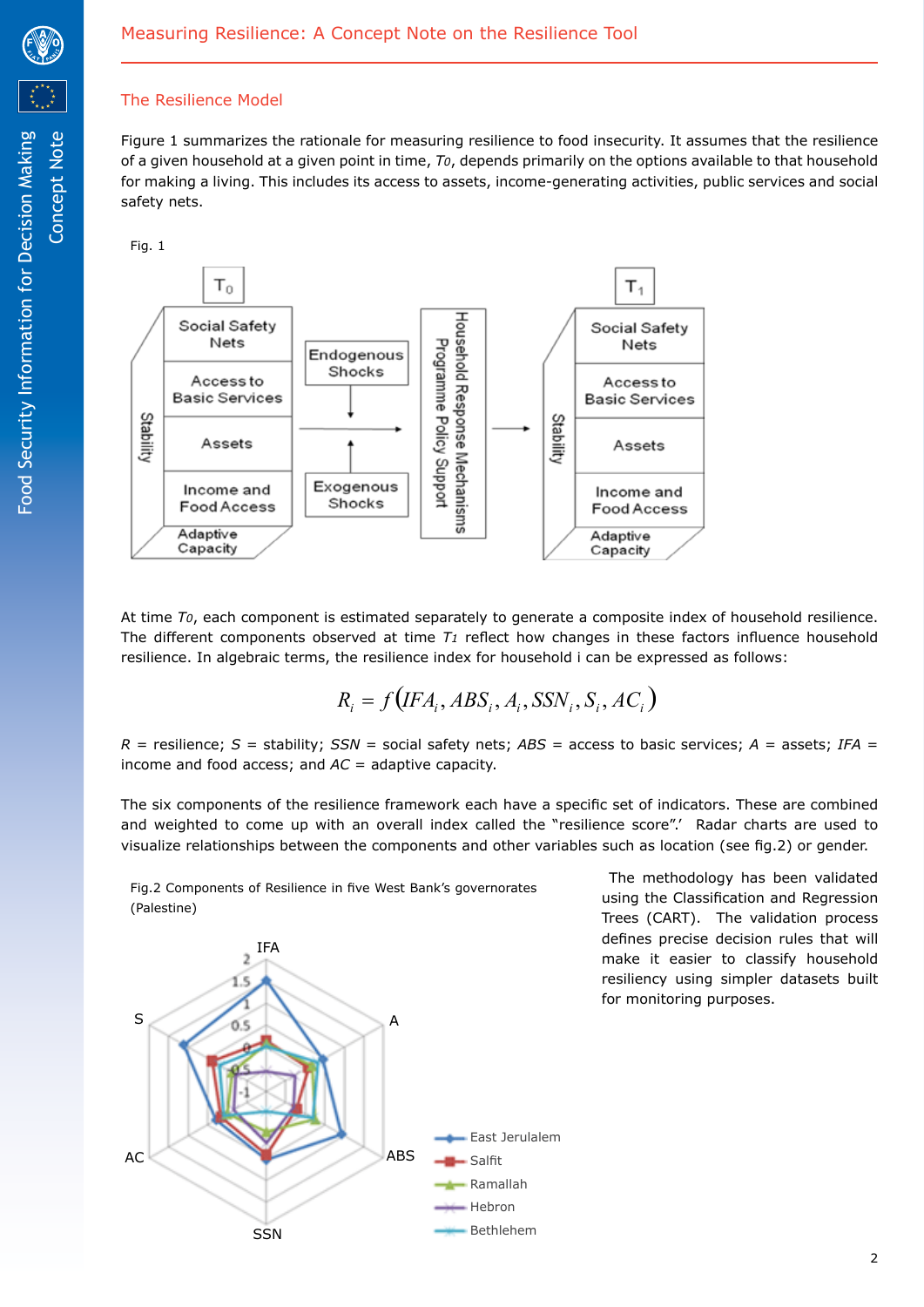# Common Indicators for Each Component of the Resilience Model

| <b>Component</b>         | <b>Indicators</b>                                                                                                                                                                                                                                                                                                                                                                                                                                                        |
|--------------------------|--------------------------------------------------------------------------------------------------------------------------------------------------------------------------------------------------------------------------------------------------------------------------------------------------------------------------------------------------------------------------------------------------------------------------------------------------------------------------|
| Income and Food Access   | Average per person daily income (local currency/person/day)<br>Average per person daily expenditure (local currency /<br>٠<br>person/day)<br>Household food insecurity access score<br>$\bullet$<br>Dietary diversity and food frequency score<br>$\bullet$<br>Dietary energy consumption (kcal/person/day)<br>$\bullet$                                                                                                                                                 |
| Access to Basic Services | Physical access to health services (ordinal, 1 to 3)<br>$\bullet$<br>Quality score of health services<br>٠<br>Quality of educational system (ordinal, 1 to 6)<br>٠<br>Perception of security (ordinal, 1 to 4)<br>$\bullet$<br>Mobility and transport constraints (ordinal, 1 to 3)<br>$\bullet$<br>Water, electricity and phone networks (count)<br>٠                                                                                                                   |
| Social Safety Nets       | Amount of cash and in-kind assistance (local currency/<br>٠<br>person/day)<br>Quality evaluation of assistance (ordinal, 1 to 4)<br>$\bullet$<br>Job assistance (binary yes/no response)<br>$\bullet$<br>Frequency of assistance (number of times assistance was<br>$\bullet$<br>received in the last six months)<br>Overall opinion of targeting (assistance targeted to the<br>$\bullet$<br>needy; to some who are not needy; or without distinction)                  |
| Assets                   | Housing (number of rooms owned)<br>$\bullet$<br>Durable index (Principal Component Analysis on list of items:<br>$\bullet$<br>TV, Car, etc)<br>Tropical Livestock Unit (TLU) equivalent to 250 KG;<br>$\bullet$<br>Land owned (in hectares)<br>$\bullet$                                                                                                                                                                                                                 |
| <b>Adaptive Capacity</b> | Diversity of income sources (count, 0 to 6)<br>$\bullet$<br>Educational level (household average)<br>$\bullet$<br>Employment ratio (ratio, number of employed divided by<br>$\bullet$<br>household size)<br>Available coping strategies (count, 0 to 18)<br>$\bullet$<br>Food consumption ratio (Share of food expenditure divided<br>by total expenditure)                                                                                                              |
| Stability                | Number of household members that have lost their job<br>(count)<br>Income change (ordinal; increased, the same, decreased)<br>$\bullet$<br>Expenditure change (ordinal; increased, the same,<br>$\bullet$<br>decreased)<br>Capacity to maintain stability in the future (ordinal, 1 to 5)<br>٠<br>Safety net dependency (share of transfers on the total<br>٠<br>income)<br>Education system stability (ordinal; quality increased, the<br>$\bullet$<br>same, decreased) |

# III. POLICY IMPLICATIONS

The resilience framework uses a systemic approach and assumes that change is constant. Unlike other frameworks which tend to control change and assume that systems are relatively stable, it lays the groundwork for policies which help socioeconomic systems cope with, adapt to and even shape change.

Furthermore, it provides a framework for combining both short and long term actions to increase resilience. These include short term actions aimed at supporting households' own coping strategies during the acute phase of the crisis, and long term actions such as investment in health and education which build resilience over time.

3



Concept Note